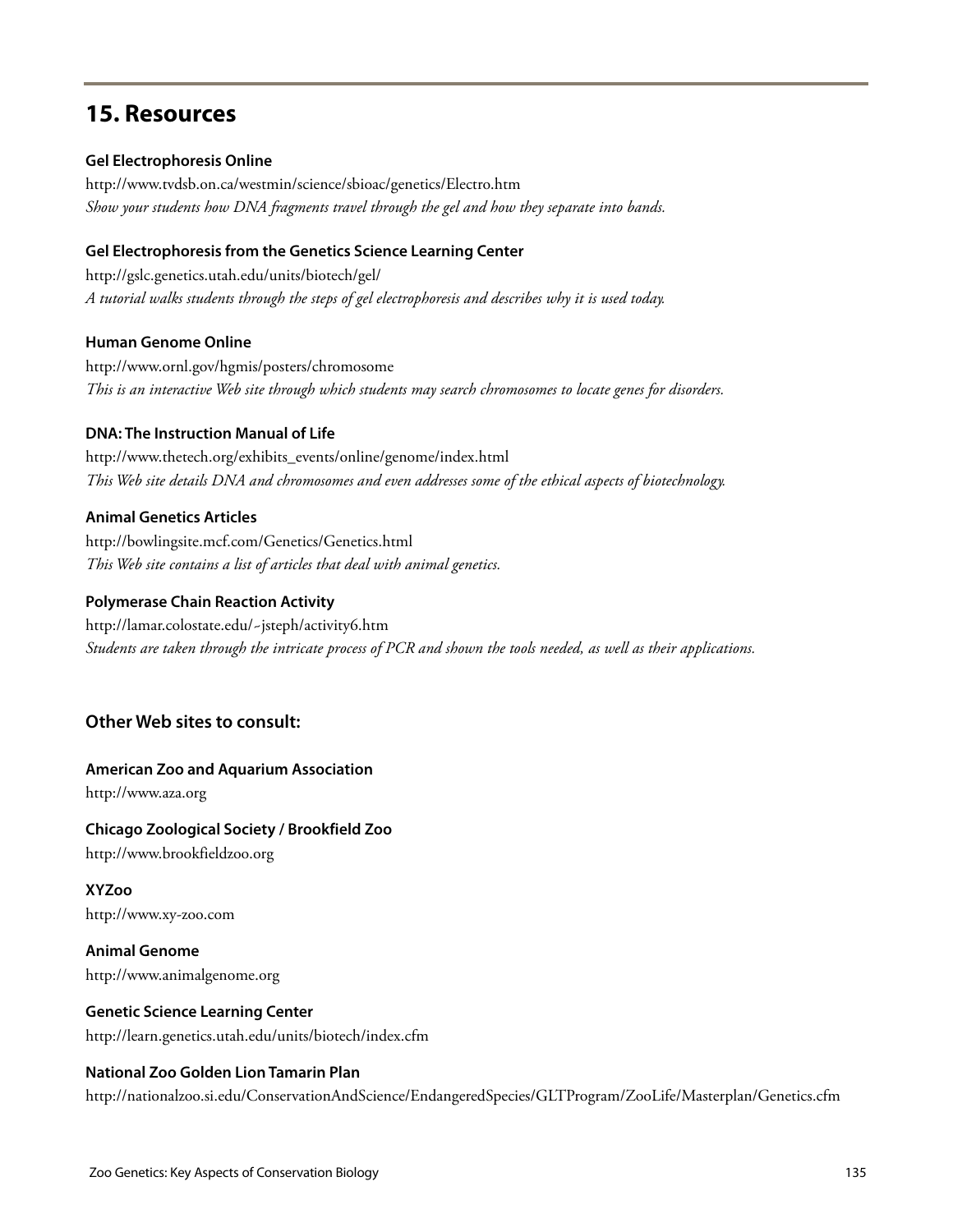# **Educational resources:**

**National Science Teachers' Association** www.nsta.org

**National Association of Biology Teachers** www.nabt.org

**Illinois Association of Biology Teachers** www.iabt.net

#### **Texts:**

Allendorf, F., and Luikart, G. 2006. *Conservation and the Genetics of Populations*, Blackwell Publishing, 1st edition.

Clark, A. 1998. *Animal Breeding: Technology for the 21st Century*, CRC Publishers.

Falconer, D., and McKay, T. 1997. *Introduction to Quantitative Genetics*, Prentice Hall, 4th Edition.

Frankham, R., Ballou, J., and Briscoe, D. 2004. *A Primer of Conservation Genetics*, 1st edition.

Frankham, R., Ballou, J., and Briscoe, D. 2002. *Introduction to Conservation Genetics*, Cambridge University Press, 1st edition.

Lamb, B. 2000. *The Applied Genetics of Plants, Animals, Humans & Fungi*, World Scientific Publishing Company.